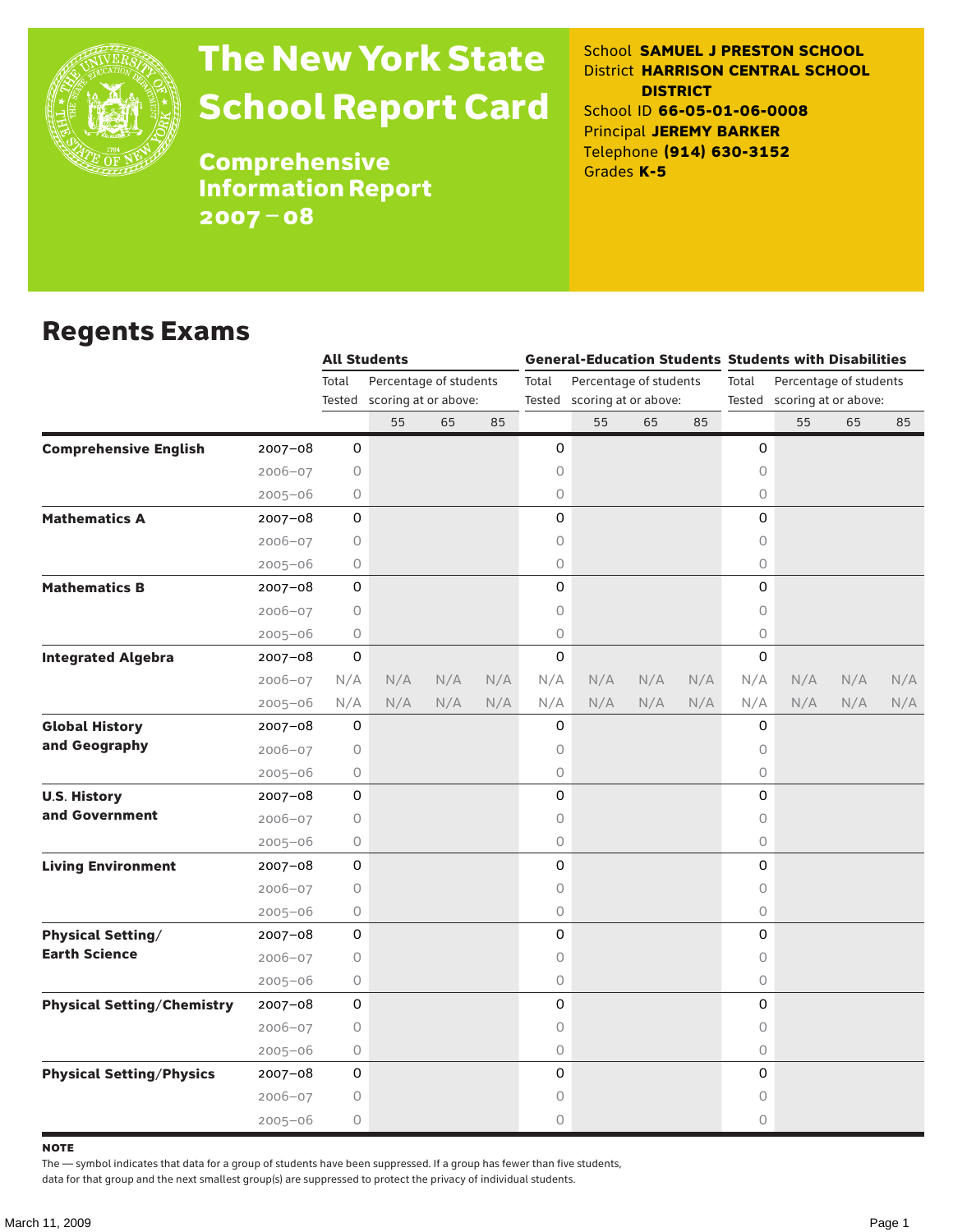### New York State English as a Second Language Achievement Test (NYSESLAT)

|                  |             | <b>All Students</b>                  |       |                     |     |                                   | <b>General-Education Students</b>    |     |                     |     |                                   | <b>Students with Disabilities</b>    |     |                     |     |       |  |
|------------------|-------------|--------------------------------------|-------|---------------------|-----|-----------------------------------|--------------------------------------|-----|---------------------|-----|-----------------------------------|--------------------------------------|-----|---------------------|-----|-------|--|
|                  |             | Percent of students scoring<br>Total |       |                     |     |                                   | Percent of students scoring<br>Total |     |                     |     |                                   | Total<br>Percent of students scoring |     |                     |     |       |  |
|                  |             | Tested in each performance level:    |       |                     |     | Tested in each performance level: |                                      |     |                     |     | Tested in each performance level: |                                      |     |                     |     |       |  |
|                  |             |                                      |       | Begin. Interm. Adv. |     | Prof.                             |                                      |     | Begin. Interm. Adv. |     | Prof.                             |                                      |     | Begin. Interm. Adv. |     | Prof. |  |
| <b>Listening</b> | $2007 - 08$ | 17                                   | 0%    | 6%                  | 29% | 65%                               | 17                                   | 0%  | 6%                  | 29% | 65%                               | 0                                    |     |                     |     |       |  |
| and Speaking     | $2006 - 07$ | 18                                   | $0\%$ | 6%                  | 56% | 39%                               | 17                                   |     |                     |     |                                   | 1                                    |     |                     |     |       |  |
| $(Grades K-1)$   | $2005 - 06$ | 17                                   | 6%    | 12%                 | 35% | 47%                               | 14                                   |     |                     |     |                                   | 3                                    |     |                     |     |       |  |
| <b>Reading</b>   | $2007 - 08$ | 17                                   | 24%   | 41%                 | 29% | 6%                                | 17                                   | 24% | 41%                 | 29% | 6%                                | 0                                    |     |                     |     |       |  |
| and Writing      | $2006 - 07$ | 18                                   | 28%   | 50%                 | 17% | 6%                                | 17                                   |     |                     |     |                                   | 1                                    |     |                     |     |       |  |
| $(Grades K-1)$   | $2005 - 06$ | 17                                   | 29%   | 29%                 | 12% | 29%                               | 14                                   |     |                     |     |                                   | 3                                    |     |                     |     |       |  |
| Listening        | 2007-08     | 21                                   | 0%    | 0%                  | 29% | 71%                               | 16                                   | 0%  | 0%                  | 25% | 75%                               | 5                                    | 0%  | 0%                  | 40% | 60%   |  |
| and Speaking     | $2006 - 07$ | 14                                   | 0%    | 0%                  | 29% | 71%                               | 13                                   |     |                     |     |                                   | 1                                    |     |                     |     |       |  |
| $(Grades 2-4)$   | $2005 - 06$ | 20                                   | $0\%$ | 0%                  | 35% | 65%                               | 17                                   |     |                     |     |                                   | 3                                    |     |                     |     |       |  |
| <b>Reading</b>   | $2007 - 08$ | 21                                   | 14%   | 24%                 | 57% | 5%                                | 16                                   | 13% | 19%                 | 63% | 6%                                | 5                                    | 20% | 40%                 | 40% | 0%    |  |
| and Writing      | 2006-07     | 14                                   | 0%    | 7%                  | 43% | 50%                               | 13                                   |     |                     |     |                                   | $\mathbf{1}$                         |     |                     |     |       |  |
| $(Grades 2-4)$   | $2005 - 06$ | 20                                   | 5%    | 10%                 | 60% | 25%                               | 17                                   |     |                     |     |                                   | 3                                    |     |                     |     |       |  |
| Listening        | $2007 - 08$ | 1                                    |       |                     |     | $\overline{\phantom{0}}$          | 1                                    |     |                     |     | $\overline{\phantom{0}}$          | 0                                    |     |                     |     |       |  |
| and Speaking     | $2006 - 07$ | 4                                    |       |                     |     |                                   | $\overline{2}$                       |     |                     |     |                                   | $\overline{2}$                       |     |                     |     |       |  |
| $(Grades 5-6)$   | $2005 - 06$ | 4                                    |       |                     |     | $\overline{\phantom{0}}$          | 4                                    |     |                     |     | $\overline{\phantom{0}}$          | 0                                    |     |                     |     |       |  |
| <b>Reading</b>   | $2007 - 08$ | 1                                    | -     |                     |     | -                                 | 1                                    | —   |                     |     | $\qquad \qquad -$                 | 0                                    |     |                     |     |       |  |
| and Writing      | $2006 - 07$ | 4                                    |       |                     |     | $\overline{\phantom{0}}$          | $\overline{2}$                       |     |                     |     | $\overline{\phantom{0}}$          | 2                                    |     |                     |     |       |  |
| $(Grades 5-6)$   | $2005 - 06$ | 4                                    |       |                     |     |                                   | $\overline{4}$                       |     |                     |     | $\qquad \qquad -$                 | 0                                    |     |                     |     |       |  |
| Listening        | $2007 - 08$ | 0                                    |       |                     |     |                                   | $\mathbf 0$                          |     |                     |     |                                   | 0                                    |     |                     |     |       |  |
| and Speaking     | $2006 - 07$ | 0                                    |       |                     |     |                                   | 0                                    |     |                     |     |                                   | 0                                    |     |                     |     |       |  |
| $(Grades 7-8)$   | $2005 - 06$ | 0                                    |       |                     |     |                                   | 0                                    |     |                     |     |                                   | 0                                    |     |                     |     |       |  |
| <b>Reading</b>   | $2007 - 08$ | 0                                    |       |                     |     |                                   | 0                                    |     |                     |     |                                   | 0                                    |     |                     |     |       |  |
| and Writing      | $2006 - 07$ | 0                                    |       |                     |     |                                   | $\circ$                              |     |                     |     |                                   | 0                                    |     |                     |     |       |  |
| $(Grades 7-8)$   | $2005 - 06$ | 0                                    |       |                     |     |                                   | $\mathsf O$                          |     |                     |     |                                   | 0                                    |     |                     |     |       |  |
| <b>Listening</b> | $2007 - 08$ | 0                                    |       |                     |     |                                   | $\mathsf 0$                          |     |                     |     |                                   | 0                                    |     |                     |     |       |  |
| and Speaking     | $2006 - 07$ | 0                                    |       |                     |     |                                   | $\circ$                              |     |                     |     |                                   | 0                                    |     |                     |     |       |  |
| $(Grades g-12)$  | $2005 - 06$ | 0                                    |       |                     |     |                                   | $\mathsf O$                          |     |                     |     |                                   | 0                                    |     |                     |     |       |  |
| <b>Reading</b>   | $2007 - 08$ | 0                                    |       |                     |     |                                   | 0                                    |     |                     |     |                                   | 0                                    |     |                     |     |       |  |
| and Writing      | $2006 - 07$ | 0                                    |       |                     |     |                                   | $\circ$                              |     |                     |     |                                   | 0                                    |     |                     |     |       |  |
| $(Grades g-12)$  | $2005 - 06$ | 0                                    |       |                     |     |                                   | $\circ$                              |     |                     |     |                                   | 0                                    |     |                     |     |       |  |

#### **NOTE**

The — symbol indicates that data for a group of students have been suppressed. If a group has fewer than five students,

data for that group and the next smallest group(s) are suppressed to protect the privacy of individual students.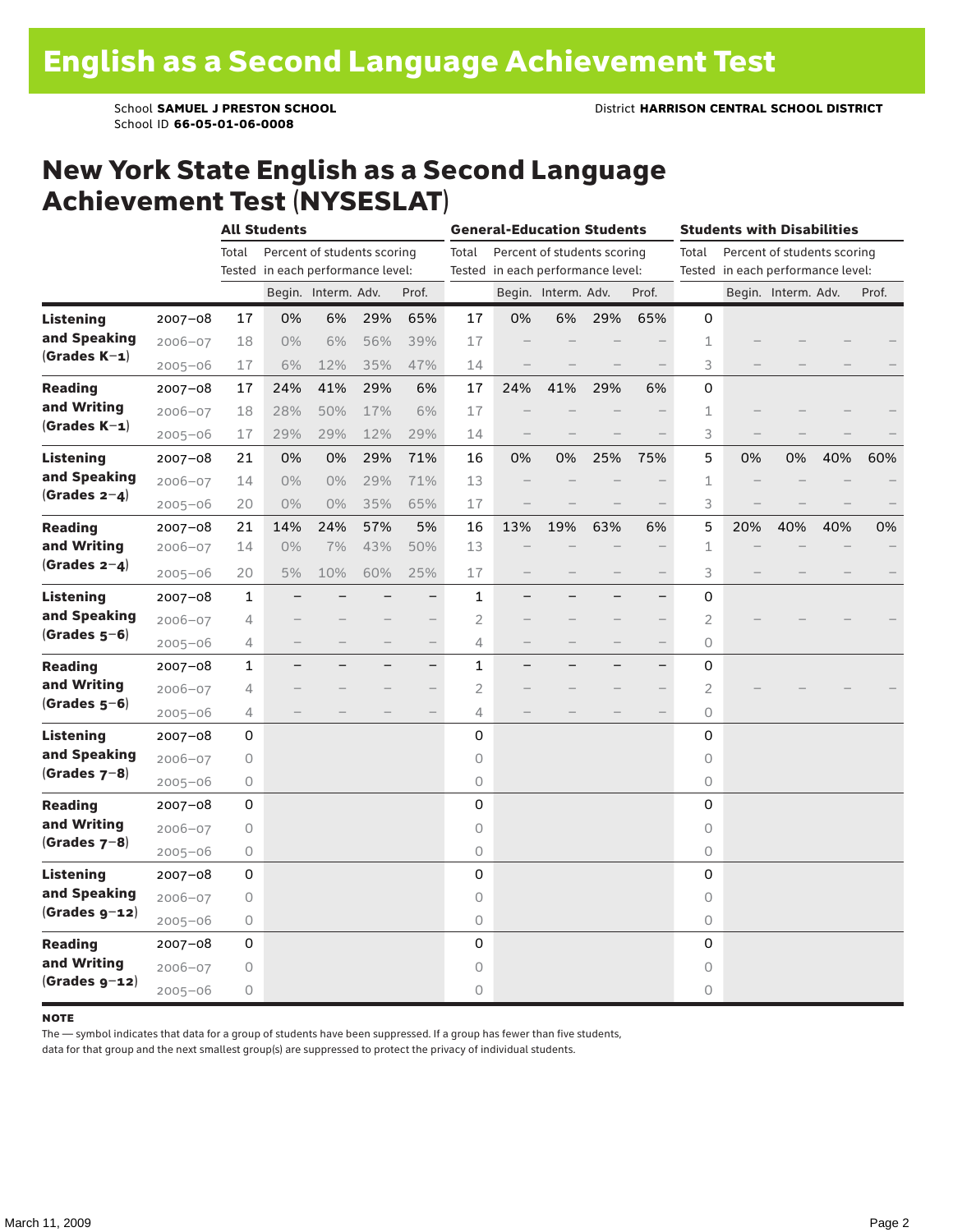School ID **66-05-01-06-0008**

## Elementary/Middle-Level Social Studies 2007–08

|                            | <b>All Students</b>                                         |    |    |     |                |       | <b>General-Education Students</b>                  |    |                                                             |     |    |     | <b>Students with Disabilities</b> |     |     |  |  |  |
|----------------------------|-------------------------------------------------------------|----|----|-----|----------------|-------|----------------------------------------------------|----|-------------------------------------------------------------|-----|----|-----|-----------------------------------|-----|-----|--|--|--|
|                            | Total<br>Percentage of students<br>Tested scoring at level: |    |    |     |                | Total | Percentage of students<br>Tested scoring at level: |    | Percentage of students<br>Total<br>Tested scoring at level: |     |    |     |                                   |     |     |  |  |  |
|                            |                                                             |    |    |     | $\overline{4}$ |       |                                                    |    |                                                             |     |    |     |                                   |     | -4  |  |  |  |
| <b>Elementary</b><br>Level | 50                                                          | 4% | 8% | 42% | 46%            | 39    | 0%                                                 | 0% | 46%                                                         | 54% | 11 | 18% | 36%                               | 27% | 18% |  |  |  |
| <b>Middle Level</b>        |                                                             |    |    |     |                | 0     |                                                    |    |                                                             |     | 0  |     |                                   |     |     |  |  |  |

### 2004 Total Cohort Performance on Regents Exams After Four Years

|                                        | <b>All Students</b>                |           |  |              |                                                            | <b>General-Education Students</b> |           |  |              |                                                                               |   | <b>Students with Disabilities</b> |  |  |  |  |
|----------------------------------------|------------------------------------|-----------|--|--------------|------------------------------------------------------------|-----------------------------------|-----------|--|--------------|-------------------------------------------------------------------------------|---|-----------------------------------|--|--|--|--|
|                                        | Percentage of<br>students scoring: |           |  |              | Coho<br>Percentage of<br>$\circ$<br>ᇛ<br>students scoring: |                                   |           |  |              | Cohort<br>Percentage of<br>o,<br>문<br>students scoring:<br>55-64 65-84 85-100 |   |                                   |  |  |  |  |
|                                        |                                    | $55 - 64$ |  | 65-84 85-100 |                                                            |                                   | $55 - 64$ |  | 65-84 85-100 |                                                                               |   |                                   |  |  |  |  |
| <b>Global History</b><br>and Geography | 0                                  |           |  |              |                                                            | 0                                 |           |  |              |                                                                               | 0 |                                   |  |  |  |  |
| <b>U.S. History</b><br>and Government  | 0                                  |           |  |              |                                                            | $\Omega$                          |           |  |              |                                                                               | 0 |                                   |  |  |  |  |
| <b>Science</b>                         | 0                                  |           |  |              |                                                            | 0                                 |           |  |              |                                                                               | 0 |                                   |  |  |  |  |

## New York State Alternate Assessments (NYSAA) 2007–08

|                         |              | AIL SLUUCIILS                                  |   |   |   |  |  |  |  |  |  |  |  |
|-------------------------|--------------|------------------------------------------------|---|---|---|--|--|--|--|--|--|--|--|
|                         | Total        | Number of students scoring<br>Tested at Level: |   |   |   |  |  |  |  |  |  |  |  |
|                         |              | 1                                              | 2 | 3 | 4 |  |  |  |  |  |  |  |  |
| <b>Elementary Level</b> |              |                                                |   |   |   |  |  |  |  |  |  |  |  |
| Social Studies          | $\mathbf{1}$ |                                                |   |   |   |  |  |  |  |  |  |  |  |
| <b>Middle Level</b>     |              |                                                |   |   |   |  |  |  |  |  |  |  |  |
| Social Studies          | 0            |                                                |   |   |   |  |  |  |  |  |  |  |  |
| <b>Secondary Level</b>  |              |                                                |   |   |   |  |  |  |  |  |  |  |  |
| English Language Arts   | O            |                                                |   |   |   |  |  |  |  |  |  |  |  |
| <b>Mathematics</b>      | O            |                                                |   |   |   |  |  |  |  |  |  |  |  |
| <b>Social Studies</b>   | O            |                                                |   |   |   |  |  |  |  |  |  |  |  |
| Science                 | Ω            |                                                |   |   |   |  |  |  |  |  |  |  |  |

All C<sub>tude</sub>

The New York State Alternate Assessment (NYSAA) is for students with severe cognitive disabilities. Results for students taking the NYSAA in English language arts, mathematics, and science at the elementary and middle levels are available in the *Accountability and Overview Report* part of *The New York State Report Card*.

The — symbol indicates that data for a group of students have been suppressed. If a group has fewer than five students, data for that group and the next smallest group(s) are suppressed to protect the privacy of individual students.

**NOTE**